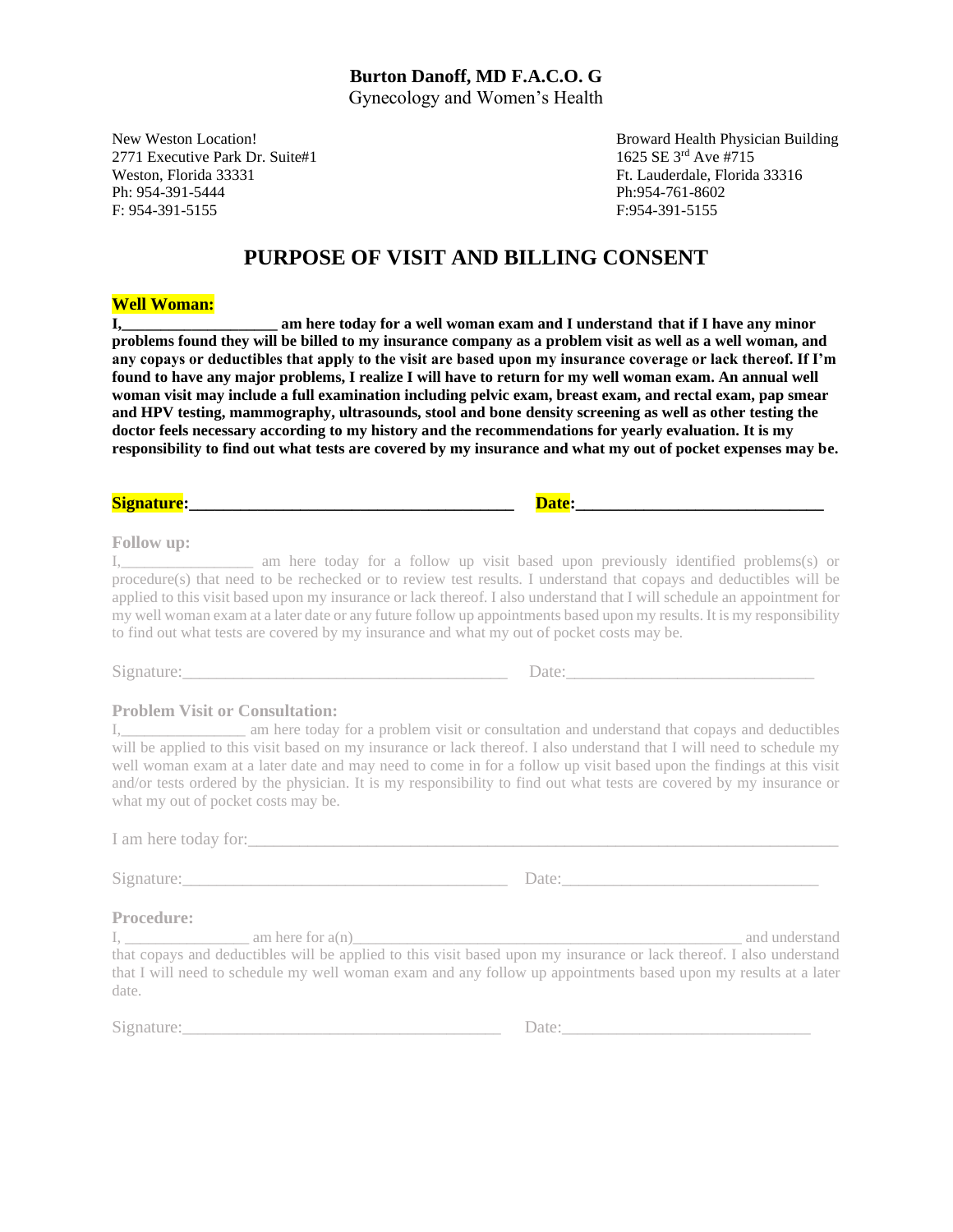**Burton Danoff, MD F.A.C.O. G** Gynecology and Women's Health

2300 N. Commerce Pkwy. #113  $1625$  SE 3<sup>rd</sup> Ave #715 Weston, Florida 33326 **Ft. Lauderdale, Florida 33316** Ph: 954-217-8866 Ph: 954-761-8602 F: 954-217-2712 F: 954-217-2712

Broward Health Weston Broward General Medical Center

# **Well Woman Visit**

I am here today for a **well woman exam only**. I am not experiencing any problems or issues I want to discuss with the doctor.

> **Well Woman** exam can include: \* A full examination \*Pelvic exam \*Breast exam \*Rectal exam (for women over 40) \*HPV testing \*Stool testing \*STD screening \*And any other testing the doctor feels is necessary

**ANY other problems found will be billed to the insurance company as a problem visit, and any copays or deductibles that apply to the visit are based upon insurance coverage or lack thereof**. **It is the patient's responsibility to find out what tests are covered by insurance and what the out of pocket expenses may be.**

| NAME: | DOB: |
|-------|------|
|       |      |
|       |      |

| SIGNATI | $-$ |
|---------|-----|
| 4 ID F  | ١Δ  |
|         |     |
|         |     |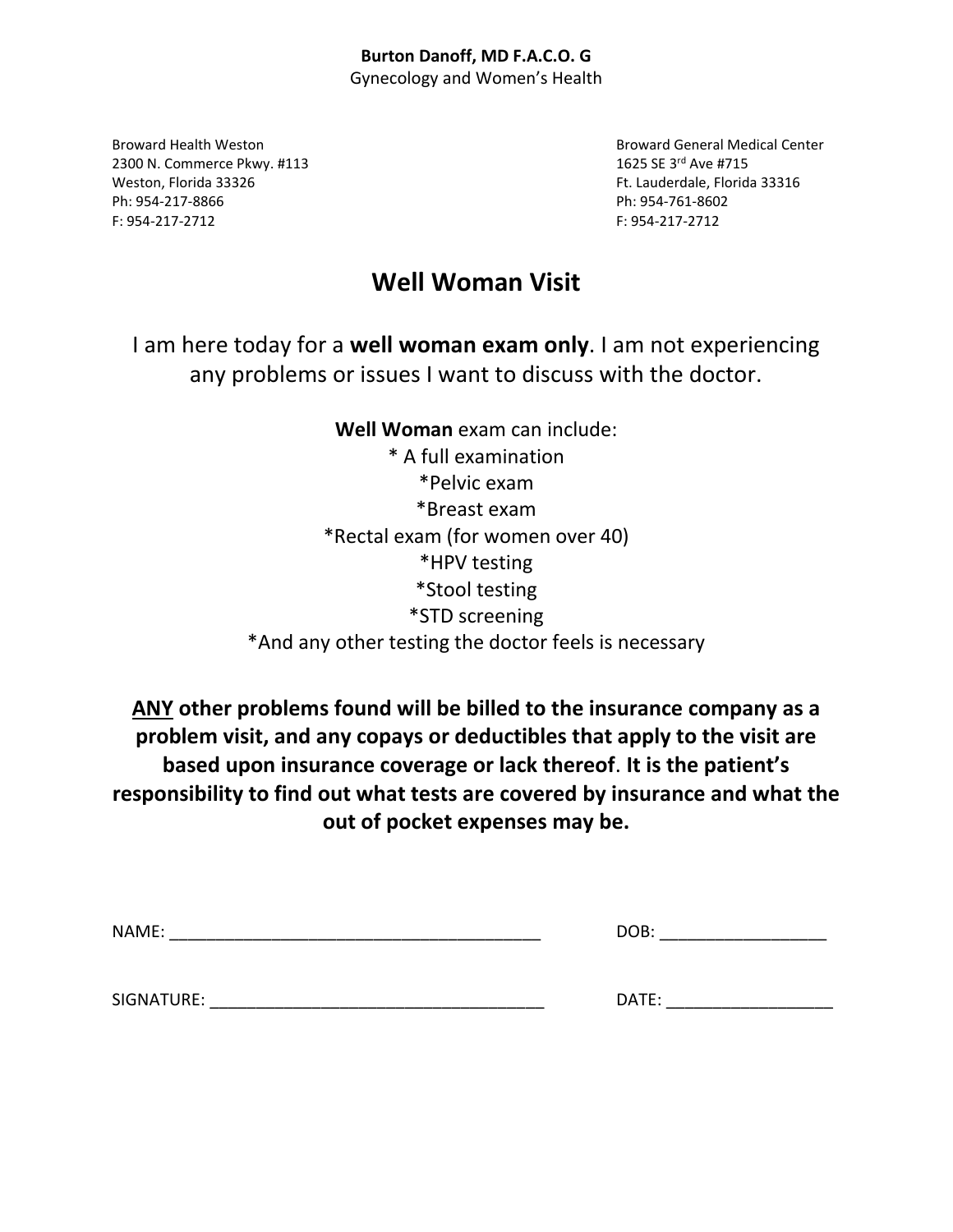2771 Executive Park Dr. Suite#1 Weston, Florida 33331 Ft. Lauderdale, Florida 33316 Ph: 954-391-5444 Ph:954-761-8602 F: 954-391-5155 F:954-391-5155

New Weston Location!<br>
2771 Executive Park Dr. Suite#1 (1625 SE 3<sup>rd</sup> Ave #715)

# **PATIENT INFORMATION**

|                               |                                                                                               | DATE OF BIRTH: |                |
|-------------------------------|-----------------------------------------------------------------------------------------------|----------------|----------------|
|                               |                                                                                               |                |                |
|                               |                                                                                               | CITY ST        | <b>ZIPCODE</b> |
|                               | PHONE: Please check $(\checkmark)$ 1 <sup>st</sup> preference for calls from the office.      |                |                |
|                               |                                                                                               |                |                |
|                               |                                                                                               |                |                |
|                               |                                                                                               |                |                |
|                               | Consent to send appointment reminders and normal lab results via e-mail: $\Box$ Yes $\Box$ No |                |                |
|                               |                                                                                               |                |                |
| <b>EMERGENCY CONTACT:</b>     |                                                                                               |                |                |
|                               | Name: Relationship: Phone: Phone:                                                             |                |                |
| PRIMARY CARE PHYSICIAN: □None |                                                                                               |                |                |
|                               | Name: <u>Name: Phone: Phone: Fax:</u> Fax:                                                    |                |                |
|                               | PREFERRED PHARMACY: (We will use this information to call in any necessary prescriptions)     |                |                |
|                               | Name: Phone: Phone:                                                                           |                |                |
|                               |                                                                                               |                |                |

## NO SHOW POLICY

**1. I understand that a 48 hour notice (in absence of true emergency) is required for cancellation of an appointment. A \$25.00 administrative fee will be charged to my account if at least 48 hour notice is not given.** 

## CONSENT AND GENERAL INFORMATION

1. I consent to medically necessary tests, treatments and procedures as recommended by my doctor.

2. I authorize my doctor to release or make my medical information available for review to federal, state and regulatory agencies, insurance companies and third party payers, or providers of ancillary services when the information is requested for review for payment, care, services, medical review or utilization review.

3. I understand that all communications are held in the highest regard for privacy of health information and according to HIPPA (Health Information Privacy Policy Act) guidelines.

4. I understand that results of laboratory or imaging testing will be communicated with the patient only after review by my doctor or nurse practitioner. Normal results will be conveyed either by phone or e-mail. Abnormal results will be given personally to the patient either during an office follow-up visit or via telephone. The office will make every attempt to make contact. I will respond to attempts and keep the office updated with change of phone number or address to ensure smooth and timely communications. **If I have not responded to the offices repeated attempts in the case of vital information, I agree that the office will send a certified letter with a fee of \$8.00 posted to my account.**

SIGNATURE:\_\_\_\_\_\_\_\_\_\_\_\_\_\_\_\_\_\_\_\_\_\_\_\_\_\_\_\_\_\_\_\_\_\_\_ DATE:\_\_\_\_\_\_\_\_\_\_\_\_\_\_\_\_\_\_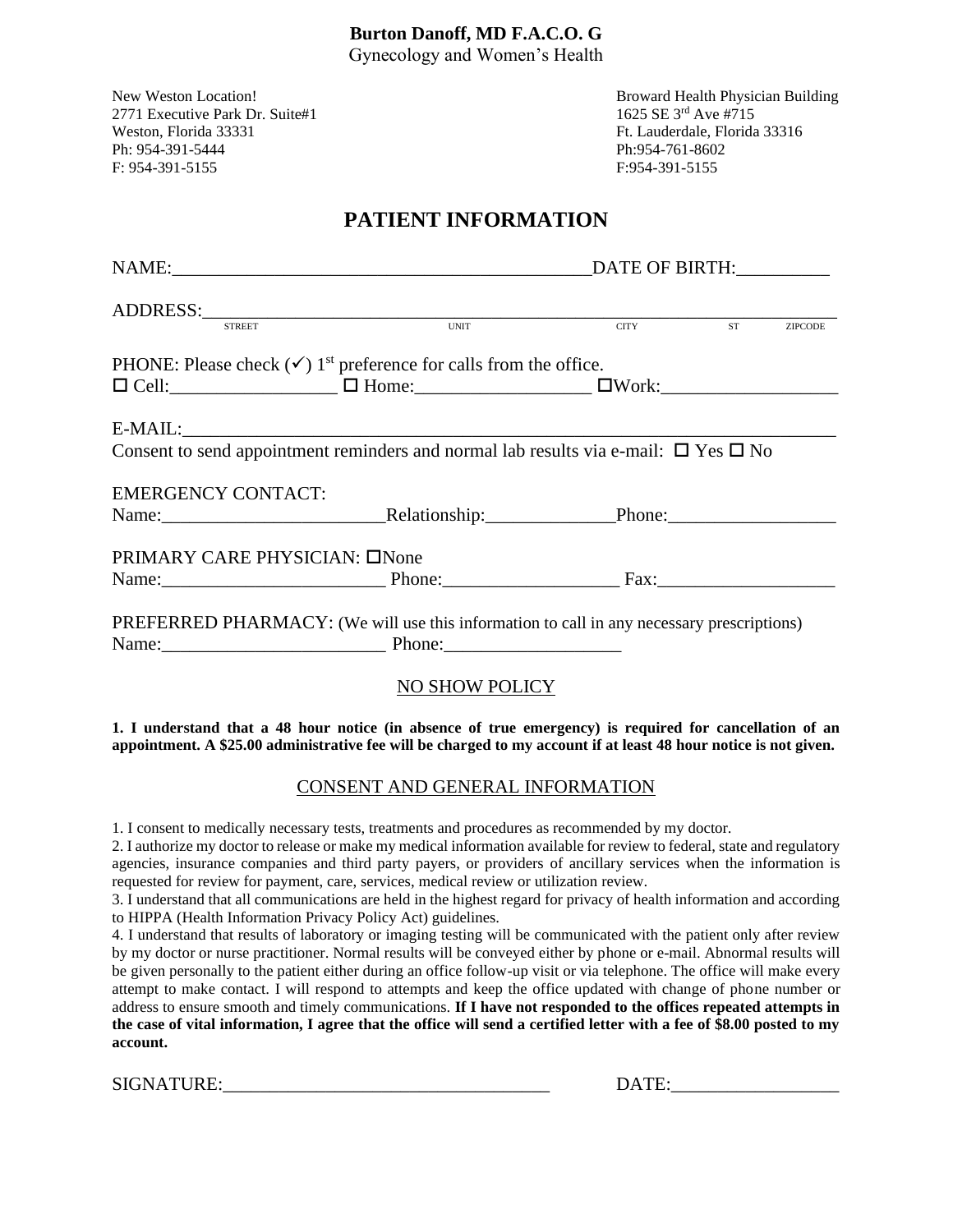# **NO SHOW AND CANCELLATION POLICY**

## **CANCELLATION OF APPOINTMENT:**

In order to be respectful of the medical needs of our patients, please notify the office if you are unable to attend an appointment.

The cancelled appointment time will be given to someone who is in urgent need of treatment. If it is necessary to cancel your scheduled appointment, we require you call 48 business hours in advance.

## **HOW TO CANCEL YOU APPOINTMENT:**

To cancel an appointment, please call (954) 217-8866 or (954) 761-8602. If you do not reach the receptionist, you may leave a detailed message on the voicemail.

## **LATE CANCELLATION AND NO SHOW POLICY**

There will be a fee charged to your account for late cancellations of less than 48 hours in advance of an appointment or missing an appointment ("no show").

The first late cancellation or no show will be a \$0 charge.

The second late cancellation or no show will be a \$25 charge.

Three or more late cancellation or no show will be a \$50 charge.

This fee will need to be paid in full before scheduling any more appointments.

Thank you for helping us to take good care of you.

NAME: \_\_\_\_\_\_\_\_\_\_\_\_\_\_\_\_\_\_\_\_\_\_\_\_\_\_\_\_\_\_\_\_\_\_\_\_\_\_\_\_ DOB: \_\_\_\_\_\_\_\_\_\_\_\_\_\_\_\_\_\_\_

SIGNATURE: \_\_\_\_\_\_\_\_\_\_\_\_\_\_\_\_\_\_\_\_\_\_\_\_\_\_\_\_\_\_\_\_\_\_\_ DATE: \_\_\_\_\_\_\_\_\_\_\_\_\_\_\_\_\_\_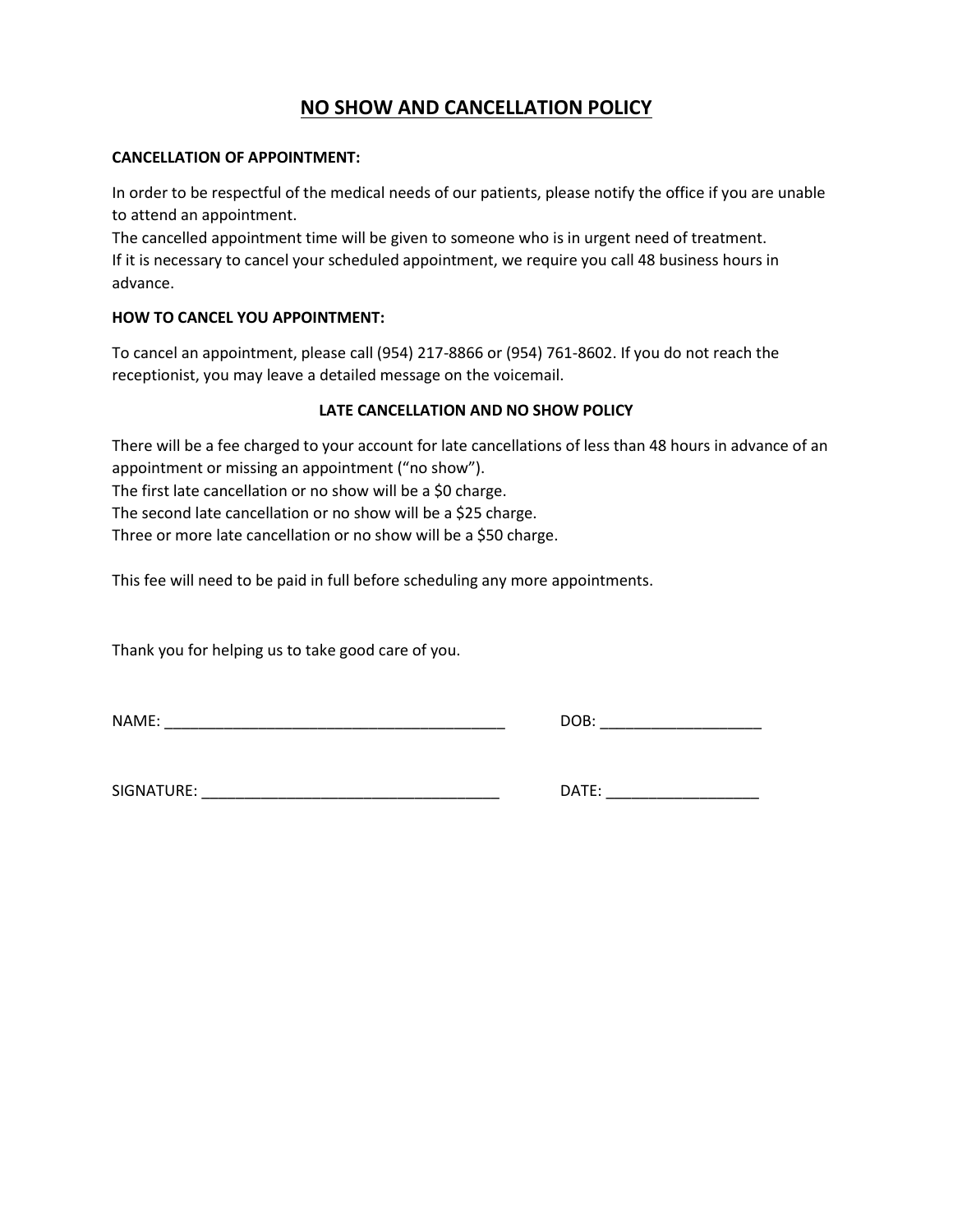# **Review of Systems**

Are you currently having any problems related to the following systems? Circle Yes or No

| <b>General</b>                           |             |             | Ear/ Nose/ Mouth/ Throat               |             |             |
|------------------------------------------|-------------|-------------|----------------------------------------|-------------|-------------|
| Are you having fever, chills, or sweats? | Y           | N           | Ear Pain                               | Y           | N           |
| <b>Hot Flashes</b>                       | Y           | $\mathbf N$ | Sores in mouth / throat                | Y           | N           |
| <b>Night Sweats</b>                      | Y           | $\mathbf N$ | Sinus problems                         | Y           | N           |
|                                          |             |             |                                        |             |             |
| <b>Eyes</b>                              |             |             | Genitourinary                          |             |             |
| <b>Blurred</b> vision                    | Y           | ${\bf N}$   | Painful/Frequent Urination             | Y           | N           |
| Double vision                            | Y           | ${\bf N}$   | <b>Vaginal Dryness</b>                 | Y           | N           |
| Have you lost vision?                    | Y           | ${\bf N}$   | Irregular menstruation                 | $\mathbf Y$ | N           |
|                                          |             |             | Vaginal discharge/itching              | $\mathbf Y$ | N           |
|                                          |             |             | Pain during/ after sex                 | Y           | N           |
| Allergic/Immunologic                     |             |             |                                        |             |             |
| Latex                                    | Y           | N           |                                        |             |             |
|                                          | $\mathbf Y$ | N           | <b>Respiratory</b>                     |             |             |
| Infections                               | Y           | N           | Asthma                                 | Y           | N           |
| <b>HIV</b>                               | Y           | N           | Frequent cough                         | Y           | N           |
| Lupus                                    | Y           | N           | Shortness of breath                    | Y           | $\mathbf N$ |
|                                          |             |             |                                        |             |             |
| Neurological                             |             |             | Hematological/Lymphatic                |             |             |
| Seizures                                 | Y           | N           | Anemia                                 | Y           | N           |
| Trouble sleeping                         | Y           | N           | Swollen glands                         | Y           | N           |
| Headaches                                | $\mathbf Y$ | N           | Blood clotting problem                 | Y           | N           |
|                                          |             |             |                                        |             |             |
| <b>Endocrine</b>                         |             |             | Psychiatric                            |             |             |
| Excessive thirst                         | Y           | $\mathbf N$ | Are you <b>unhappy</b> with your life? | Y           | N           |
| Too hot/cold                             | Y           | $\mathbf N$ | Do you feel severely depressed?        | $\mathbf Y$ | N           |
| Tired/sluggish                           | Y           | $\mathbf N$ | Have you considered suicide?           | Y           | $\mathbf N$ |
|                                          |             |             |                                        |             |             |
| Gastrointestinal                         |             |             | Musculoskeletal                        |             |             |
| Abdominal pain                           | Y           | $\mathbf N$ | Joint pain                             | Y           | N           |
| Nausea/vomiting                          | Y           | $\mathbf N$ | Swelling in your joints                | Y           | N           |
| Diarrhea                                 | Y           | $\mathbf N$ | Arthritis                              | Y           | N           |
| Other                                    |             |             | Other_                                 |             |             |
| Cardiovascular                           |             |             | <b>Integumentary</b>                   |             |             |
| Chest pain                               | Y           | N           | Skin rash/ open areas                  | Y           | N           |
| Palpitations                             | Y           | ${\bf N}$   | Nipple discharge                       | Y           | N           |
| Varicose veins                           | $\mathbf Y$ | $\mathbf N$ | Persistent itch                        | Y           | N           |
|                                          |             |             |                                        |             |             |

| <b>Ear/ Nose/ Mouth/ Throat</b>        |   |             |
|----------------------------------------|---|-------------|
| Ear Pain                               | Y | N           |
| Sores in mouth / throat                | Y | N           |
| Sinus problems                         | Y | N           |
| Other                                  |   |             |
| <b>Genitourinary</b>                   |   |             |
| Painful/ Frequent Urination            | Y | N           |
| <b>Vaginal Dryness</b>                 | Y | N           |
| Irregular menstruation                 | Y | $\mathbf N$ |
| Vaginal discharge/itching              | Y | $\mathbf N$ |
| Pain during/after sex                  | Y | $\mathbf N$ |
|                                        |   |             |
|                                        |   |             |
| <b>Respiratory</b>                     |   |             |
| Asthma                                 | Y | N           |
| Frequent cough                         | Y | N           |
| Shortness of breath                    | Y | N           |
| <b>Other</b>                           |   |             |
| <b>Hematological/Lymphatic</b>         |   |             |
| Anemia                                 | Y | N           |
| Swollen glands                         | Y | N           |
| Blood clotting problem                 | Y | N           |
| Other                                  |   |             |
|                                        |   |             |
| Psychiatric                            |   |             |
| Are you <b>unhappy</b> with your life? | Y | N           |
| Do you feel severely depressed?        | Y | $\mathbf N$ |
| Have you considered suicide?<br>Other  | Y | N           |
|                                        |   |             |
| <b>Musculoskeletal</b>                 |   |             |
| Joint pain                             | Y | N           |
| Swelling in your joints                | Y | N           |
| Arthritis                              | Y | N           |
| Other                                  |   |             |
| <b>Integumentary</b>                   |   |             |
| Skin rash/ open areas                  | Y | N           |
| Nipple discharge                       | Y | N           |
| Persistent itch                        | Y | N           |
|                                        |   |             |
|                                        |   |             |

| <b>Family History of a Cancer:</b> |  |   |
|------------------------------------|--|---|
| Breast                             |  | N |
| Ovarian                            |  | N |
| Colon                              |  | N |
| Uterine                            |  | N |

## **Family History of a Cancer: Comments:**

| ranniy mətər yət a Cancer:               |   | Community. |  |
|------------------------------------------|---|------------|--|
| <b>Breast</b>                            |   | N          |  |
| Ovarian                                  | V | N          |  |
| Colon                                    | v | N          |  |
| Uterine                                  | v | N          |  |
|                                          |   |            |  |
| $\mathbf{D}\mathbf{h}$ vgiojan naviavadı |   |            |  |

**Physician reviewed:**\_\_\_\_\_\_\_\_\_\_\_\_\_\_\_\_\_\_\_\_\_\_\_\_\_\_\_\_\_

Dr. Burton Danoff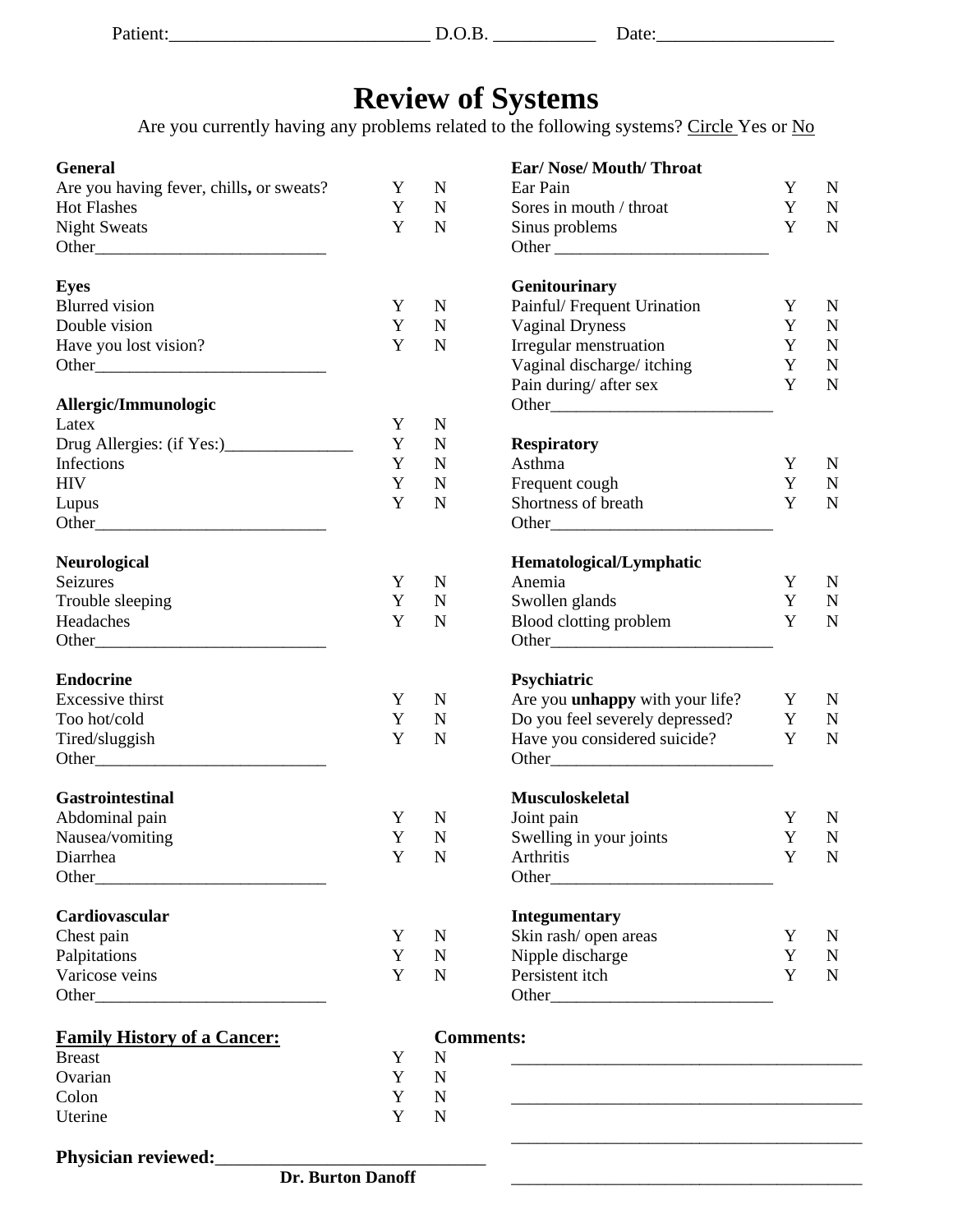|                      | Risk Assessment for Lyn <sup>-1</sup> Syndrome and Hereditary Breast and Ovarian Cancer Syndrome                                                                                                                                                                                                                                                                                                                                                           |      |                             |                                                                         |                                   |  |
|----------------------|------------------------------------------------------------------------------------------------------------------------------------------------------------------------------------------------------------------------------------------------------------------------------------------------------------------------------------------------------------------------------------------------------------------------------------------------------------|------|-----------------------------|-------------------------------------------------------------------------|-----------------------------------|--|
| <b>Patient Name:</b> |                                                                                                                                                                                                                                                                                                                                                                                                                                                            |      |                             | Burton Danoff, MD                                                       |                                   |  |
| Date of Birth:       |                                                                                                                                                                                                                                                                                                                                                                                                                                                            |      | Physician:<br>Today's Date: |                                                                         |                                   |  |
| form:                | This is a screening tool for cancers that run in families. Please consider these family members when completing the<br>Mother/Father/Sister/Brother/Children = 1 <sup>st</sup> Degree Relatives<br>Aunt/Uncle/Grandparent/Niece/Nephew = 2 <sup>nd</sup> Degree Relatives<br>Cousin/Great Grandparent = 3 <sup>rd</sup> Degree Relatives<br>Have you or any of your relatives been tested for a hereditary cancer syndrome (BRCA/Colaris) in the past? YES |      |                             |                                                                         |                                   |  |
|                      | Have you ever been diagnosed with cancer? What site:                                                                                                                                                                                                                                                                                                                                                                                                       |      |                             | Age:                                                                    | NΟ                                |  |
|                      | COLON AND UTERINE CANCER (Lynch Syndrome/Colaris)                                                                                                                                                                                                                                                                                                                                                                                                          | SELF | MOTHER'S SIDE               | YOUR RELATIONSHIP TO FAMILY<br>MEMBER w/ CANCER<br><b>FATHER'S SIDE</b> | <b>AGE AT</b><br><b>DIAGNOSIS</b> |  |
|                      | <b>EXAMPLE:</b> Two or more relatives with a Lynch syndrome                                                                                                                                                                                                                                                                                                                                                                                                |      |                             | Aunt-colon                                                              | 47 yrs                            |  |
|                      | cancer; one under age 50                                                                                                                                                                                                                                                                                                                                                                                                                                   |      |                             | Sister-uterine                                                          | 60 yrs                            |  |
| N<br>Y               | Have YOU been diagnosed with uterine (endometrial) or<br>colorectal cancer before age 50                                                                                                                                                                                                                                                                                                                                                                   |      |                             |                                                                         |                                   |  |
| Y<br>N               | Two or more relatives on the same side of the family w/ any<br>of the following, one diagnosed before 50 (please circle):<br>colon, uterine/endometrial, ovarian, stomach, small bowel,<br>brain, kidney/urinary tract, ureter and renal pelvis                                                                                                                                                                                                            |      |                             |                                                                         |                                   |  |
| Y<br>N               | Three or more relatives on the same side of the family w/<br>any of the following diagnosed at any age (please circle):<br>colon, uterine/endometrial, ovarian, stomach, small bowel,<br>brain, kidney/urinary tract, ureter and renal pelvis                                                                                                                                                                                                              |      |                             |                                                                         |                                   |  |
| Y.<br>N              | 10 or more LIFETIME Colon Polyps (Specify #)                                                                                                                                                                                                                                                                                                                                                                                                               |      |                             |                                                                         |                                   |  |
|                      | BREAST AND OVARIAN CANCER (HBOC/BRACAnalysis)                                                                                                                                                                                                                                                                                                                                                                                                              | SELF | MOTHER'S SIDE               | YOUR RELATIONSHIP TO FAMILY<br>MEMBER w/ CANCER<br><b>FATHER'S SIDE</b> | AGE AT<br><b>DIAGNOSIS</b>        |  |
| Y۱<br>N              | Breast cancer at age 45 or younger<br>(in self, first or second degree family members)                                                                                                                                                                                                                                                                                                                                                                     |      |                             |                                                                         |                                   |  |
| N                    | Ovarian cancer at any age<br>(in self, first or second degree family members)                                                                                                                                                                                                                                                                                                                                                                              |      |                             |                                                                         |                                   |  |
| N                    | Two relatives on the same side of the family with breast<br>cancer-with one under the age of 50                                                                                                                                                                                                                                                                                                                                                            |      |                             |                                                                         |                                   |  |
| Y١<br>N              | Three relatives on the same side of the family with breast,<br>aggressive prostate, pancreatic or ovarian at any age                                                                                                                                                                                                                                                                                                                                       |      |                             |                                                                         |                                   |  |
| N                    | Multiple breast cancers in the same person (in the same<br>breast or in both breasts)                                                                                                                                                                                                                                                                                                                                                                      |      |                             |                                                                         |                                   |  |
| N                    | Male breast cancer at any age                                                                                                                                                                                                                                                                                                                                                                                                                              |      |                             |                                                                         |                                   |  |
| N                    | Ashkenazi Jewish ancestry with breast, ovarian, aggressive<br>prostate or pancreatic cancer at any age                                                                                                                                                                                                                                                                                                                                                     |      |                             |                                                                         |                                   |  |
| ٧İ<br>N              | Triple Negative breast cancer under age 60<br>(Estrogen receptor, Progesterone receptor and Her2<br>negative)                                                                                                                                                                                                                                                                                                                                              |      |                             |                                                                         |                                   |  |

Is there any other cancer in you or any family members not listed above (provide site, relationship and age):

Patient's signature:

Date:

L.

<u> Andrewski</u>

<u>ranski po</u>

**Barbara** an ing <u> », FOR OFFICE IST ONLY)</u>

13. Patient'is appropriate for buttler risk assessment and/or genetic testing 1 Patient offered genetic testing. Accepted OR Declined

O information given to patient to review Follow-up appointment scheduled on

D Patient does not have risk factors and HCP Signature 58.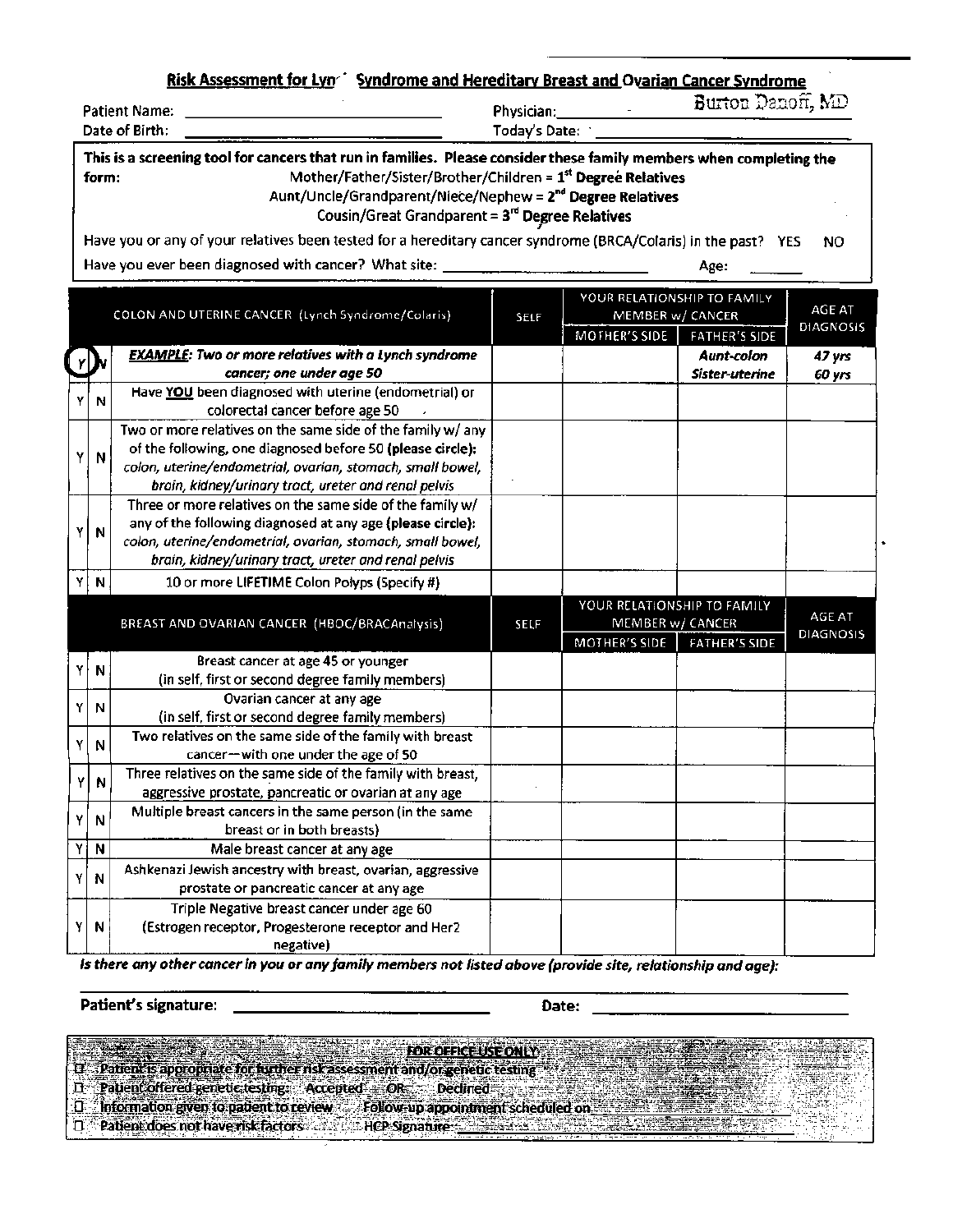## FINANCIAL POLICIES

| N۵<br> |  |
|--------|--|
|        |  |

- 1. It is the patient's responsibility to be aware of and understand their insurance policy's terms, requirements, benefits, and limitations including co-pay amounts and deductibles.
- 2. Your insurance company will be billed for the physician visit by our office.
- 3. The patient is responsible for payment of services not covered by the insurance plan, including amount of visit if there is a deductible which has not been met at the time of the visit. **All copays and visit fees not covered by insurance are to be paid at the time of the visit unless other arrangements have been made through Dr. Danoff.**
- 4. If the insurance policy requires that you have a referral from your primary care physician for a visit to the gynecologist or specialist, it is the patient's responsibility to obtain the referral. If you do not have a necessary referral at the time of the office visit, the visit will be rescheduled until you have obtained the referral.
- 5. A parent or guardian accompanying a minor is responsible for financial obligations.
- 6. Any check which is returned for any reason will be subject to any bank fees charged to the office along with 5% of the face value of the check or \$25.00 (whichever is greater) administrative fee.
- 7. If the account goes into collection services for non-payment (either by the patient or the insurance carrier), the patient assumes all costs of collections including but not limited to collection agency fees, court costs, interest, and legal fees. INSURANCE AUTHORIZATION
- 1. I agree to the terms above.
- 2. I hereby authorize the physician to furnish information to my insurance carrier concerning my condition and/or treatments and I hereby irrevocably assign the physician all payments for medical services rendered to myself or to my dependent.
- 3. I understand that I am financially responsible for all charges whether or not covered by insurance.
- 4. I also authorize the office to obtain copies of my medical records from other physicians if necessary.

| SIGN.<br>-----<br>IDE<br>$\mathbf{r}$<br>UL<br>INC. | , ,<br>. |  |
|-----------------------------------------------------|----------|--|
|                                                     |          |  |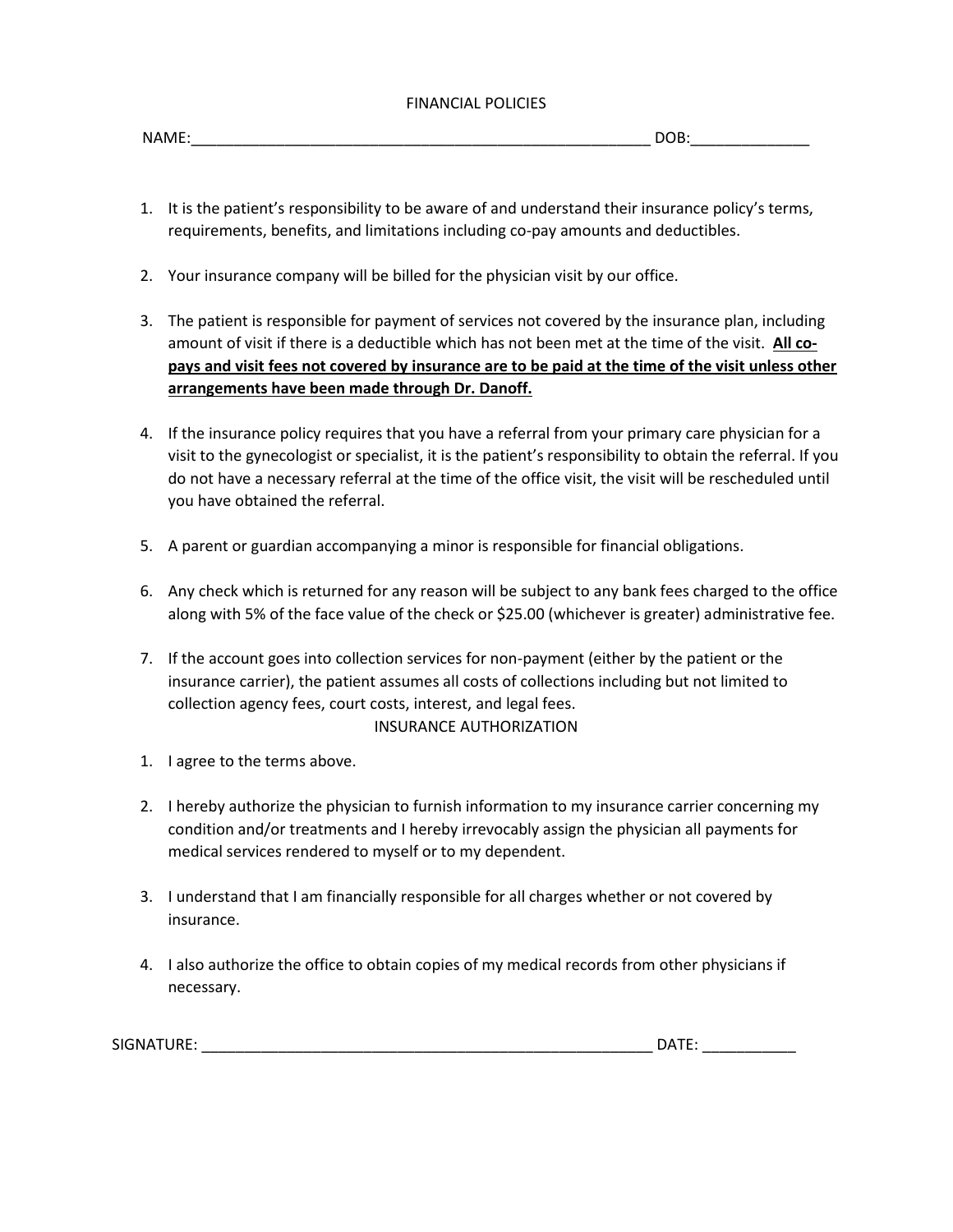# **Notice of Privacy Practices Burton Danoff, MD, LLC**

THIS NOTICE DESCRIBES HOW MEDICAL INFORMATION ABOUT YOU MAY BE USED AND DISCLOSED AND HOW YOU CAN GET ACCESS TO THIS INFORMATION. PLEASE REVIEW IT CAREFULLY.

HOW WE MAY USE AND DISCLOSE HEALTH **INFORMATION:** Described as follows are the ways we may use and disclose health information that identifies you (Health information). Except for the following purposes, we will use and disclose Health Information only with your written permission. You may revoke such permission at any time by writing to our practice. **Treatment** 

We may use and disclose Health Information for your treatment and to provide you with treatment-related health care services. For example, we may disclose Health Information to doctors, nurses, technicians, or other personnel, including people outside our office, who are involved in your medical care and need the information to provide you with medical care. Payment

We may use and disclose Health Information so that we or others may bill and receive payment from you, an insurance company, or a third party for the treatment and services you received. For example, we may give your health plan information so that they will pay for your treatment

#### **Healthcare Operations:**

We may use and disclose Health Information for health care operation purposes. These uses and disclosures are necessary to make sure that all of our patients receive quality care and to operate and manage our office. For example, we may use and disclose information to make sure the medical care you receive is of the highest quality. We also may share information with other entities that have a relationship with you (for example, your health plan) for their health care operation activities. Appointment Reminders, Treatment Alternatives and Health Related Benefits and Services. We may use and disclose Health Information to contact you and to remind you that you have an appointment with us. We also may use and disclose Health Information to tell you about treatment alternatives or health-related benefits and services that may be of interest to you.

Individuals Involved in Your Care or Payment for Your Care. When appropriate, we may share Health Information with a person who is involved in your medical care or payment for your care, such as your family or a close friend. We also may notify your family about your location or general condition or disclose such information to an entity assisting in a disaster relief effort. Research. Under certain circumstances, we may use and disclose Health Information for research. For example, a research project may involve comparing the health of patients who received one treatment to those who received another, for the same condition. Before we use or disclose Health Information for research, the project will go through a special approval process. Even without special approval, we may permit researchers to look at records to help them identify patients who may be included in their research project or for other similar

purposes, as long as they do not remove or take a copy of any Health Information. Fundraising Activities. We may use or disclose your

Protected Health Information, as necessary, in order to contact you for fundraising activities. You have the right to opt out of receiving fundraising communications. (Optional) If you do not want to receive these materials, please submit a written request to the Privacy Officer.

#### **SPECIAL SITUATIONS:**

As Required by Law. We will disclose Health Information when required to do so by international, federal, state or local law.

To Avert a Serious Threat to Health or Safety. We may use and disclose Health Information when necessary to prevent a serious threat to your health and safety or the health and safety of the public or another person. Disclosures, however, will be made only to someone who may be able to help prevent the threat

Business Associates. We may disclose Health Information to our business associates that perform functions on our behalf or provide us with services if the information is necessary for such functions or services. For example, we may use another company to perform billing services on our behalf. All of our business associates are obligated to protect the privacy of your information and are not allowed to use or disclose any information other than as specified in our contract Data Breach Notification Purposes. We may use your contact information to provide legally-required notices of unauthorized acquisition, access, or disclosure of your health information. We may send notice directly to you or provide notice to the sponsor of your plan through which you receive coverage.

Organ and Tissue Donation. If you are an organ donor, we may use or release Health Information to organizations that handle organ procurement or other entities engaged in procurement; banking or transportation of organs, eyes, or tissues to facilitate organ, eye or tissue donation; and transplantation.

Military and Veterans. If you are a member of the armed forces, we may release Health Information as required by military command authorities. We also may release Health Information to the appropriate foreign military authority if you are a member of a foreign military.

Workers' Compensation. We may release Health Information for workers' compensation or similar programs. These programs provide benefits for work-related injuries or illness. Public Health Risks. We may disclose Health Information for public health activities. These activities generally include disclosures to prevent or control disease, injury or disability; report births and deaths; report child abuse or neglect; report reactions to medications or problems with products; notify people of recalls of products they may be using; a person who may have been exposed to a disease or may be at risk for contracting or spreading a disease or condition; and the appropriate government authority if we believe a patient has been the victim of abuse, neglect or domestic violence. We will only make this disclosure if you agree or when required or authorized by law.

#### YOUR RIGHTS:

You have the following rights regarding Health Information we have about you:

Access to electronic records. The Health Information Technology for Economic and Clinical Health Act. HITECH Act allows people to ask for electronic copies of their PHI contained in electronic health records or to request in writing or electronically that another person receive an electronic copy of these records. The final omnibus rules expand an individual's right to access electronic records or to direct that they be sent to another person to include not only electronic health records but also any records in one or more designated record sets. If the individual requests an electronic copy, it must be provided in the format requested or in a mutually agreed-upon format Covered entities may charge individuals for the cost of any electronic media (such as a USB flash drive) used to provide a copy of the electronic PHI.

Right to Inspect and Copy. You have a right to inspect and copy Health Information that may be used to make decisions about your care or payment for your care. This includes medical and billing records, other than psychotherapy notes. To inspect and copy this Health Information, you must make your request, in writing.

Right to Amend. If you feel that Health Information we have is incorrect or incomplete, you may ask us to amend the information. You have the right to request an amendment for as long as the information is kept by or for our office. To request an amendment, you must make your request, in writing.

Right to an Accounting of Disclosures. You have the right to request a list of certain disclosures we made of Health Information for purposes other than treatment, payment and health care operations or for which you provided written authorization. To request an accounting of disclosures, you must make your request in writing

Right to Request Restrictions. You have the right to request a restriction or limitation on the Health Information we use or disclose for treatment, payment, or health care operations. You also have the right to request a limit on the Health Information we disclose to someone involved in your care or the payment for your care, like a family member or friend. For example, you could ask that we not share information about a particular diagnosis or treatment with your spouse. To request a restriction, you must make your request, in writing.

We are not required to agree to your request. If we agree, we will comply with your request unless the information is needed to provide you with emergency treatment.

Right to Request Confidential communication. You have the right to request that we communicate with you about medical matters in a certain way or at a certain location. For example, you can ask that we only contact you by mail or at work. To request confidential communication, you must make your request, in writing. Your request must specify how or where you wish to be contacted. We will accommodate reasonable requests.

Right to a Paper Copy of This Notice. You have the right to a paper copy of this notice. You may ask us to give you a copy of this notice at any time.

#### **CHANGES TO THIS NOTICE:**

We reserve the right to change this notice and make the new notice apply to Health Information we already have as well as any information we receive in the future. We will post a copy of our current notice at our office. The notice will contain the effective date on the first page, in the top right-hand corner.

#### **COMPLAINTS:**

If you believe your privacy rights have been violated, you may file a complaint with our office or with the Secretary of the Department of Health and Human Services. All complaints must be made in writing.

You will not be penalized for filing a complaint.

**Burton Danoff, MD, LLC Weston, FL 33326** 

Office: 954-217-8866 Fax: 954-217-2712

**Attn: Compliance Contact** 

Please sign the accompanying "Acknowledgement" form